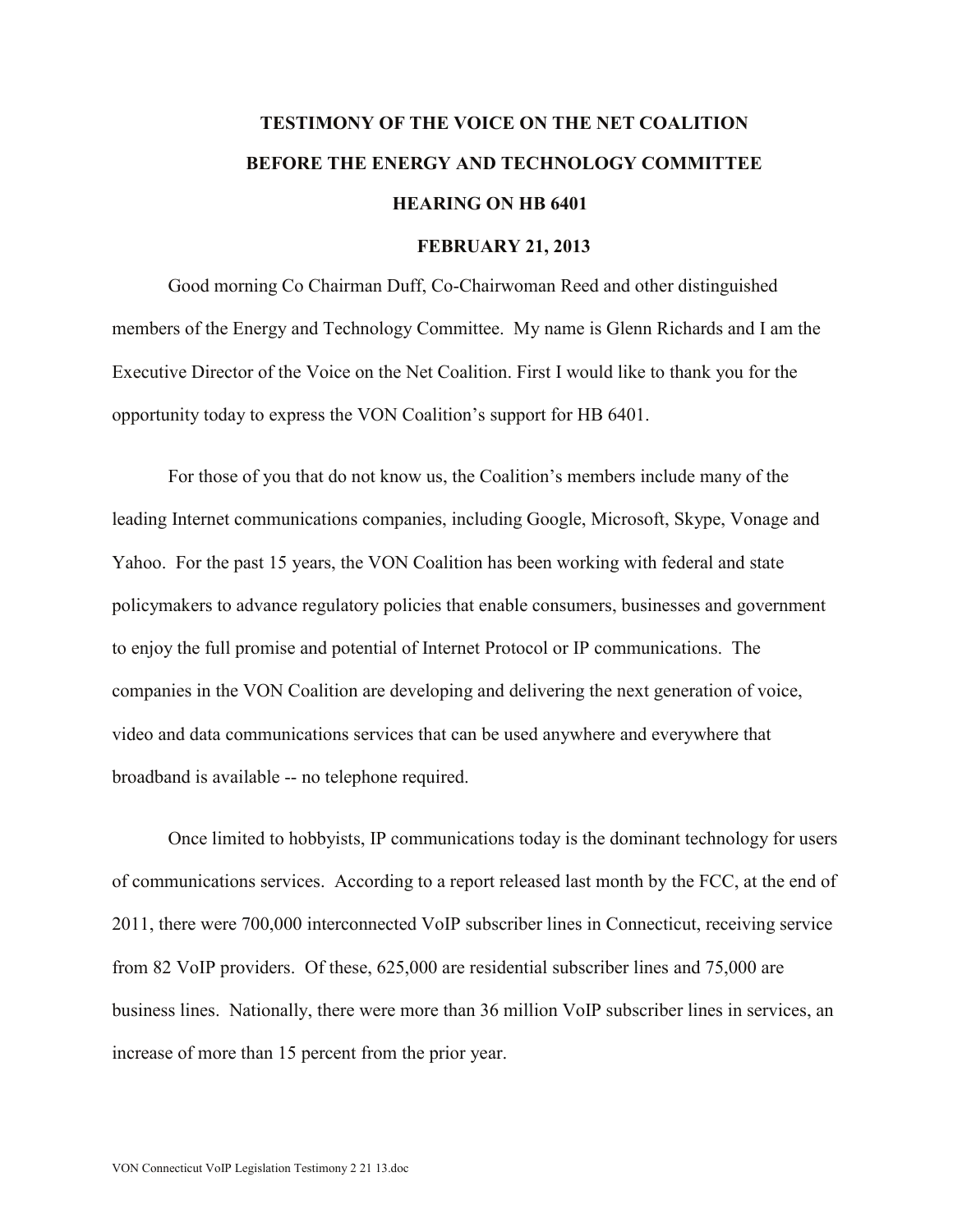The dramatic growth of IP communications has created viable competition in the communications industry, to the benefit of consumers that are saving hundreds of millions of dollars each year by switching to VoIP and other IP-enabled services. VoIP also provides consumers flexibility and features not possible in yesterday's telephone network. These include the ability to use an IP-enabled phone through any broadband connection anywhere in the world; allowing voice mail to be sent to email or converted to text; allowing multiple devices to ring at the same time, and bringing video conference calling to the masses. At the same time, quality and reliability have improved to equal if not surpass that of the legacy phone network.

For businesses, particularly small and medium sized businesses that are at times ignored by larger carriers, IP communications is lowering costs, allowing increased control over communications, increasing productivity, increasing mobility, enabling collaboration, and giving companies a competitive advantage. IP communications promotes telework; allowing people to work seamlessly from home as if they were in the office; creating more time with family and greater employment opportunities for parents of small children, adult caregivers and the disabled.

IP's ability to converge voice, video, and data into one application makes available new accessibility options for the tens of millions of disabled Americans. IP communications gives disabled users a choice as to which mode they want to communicate in. For example, a deafblind person could sign his conversation then read the response on text with a Braille display. A hearing-impaired person might use text for the main communication, then video to show their emotional reaction to the conversation.

IP communications is also bridging the gap between rural and urban Americans. VoIP can bring good information age jobs to rural communities, and encourages the rapid deployment of broadband to rural areas.

2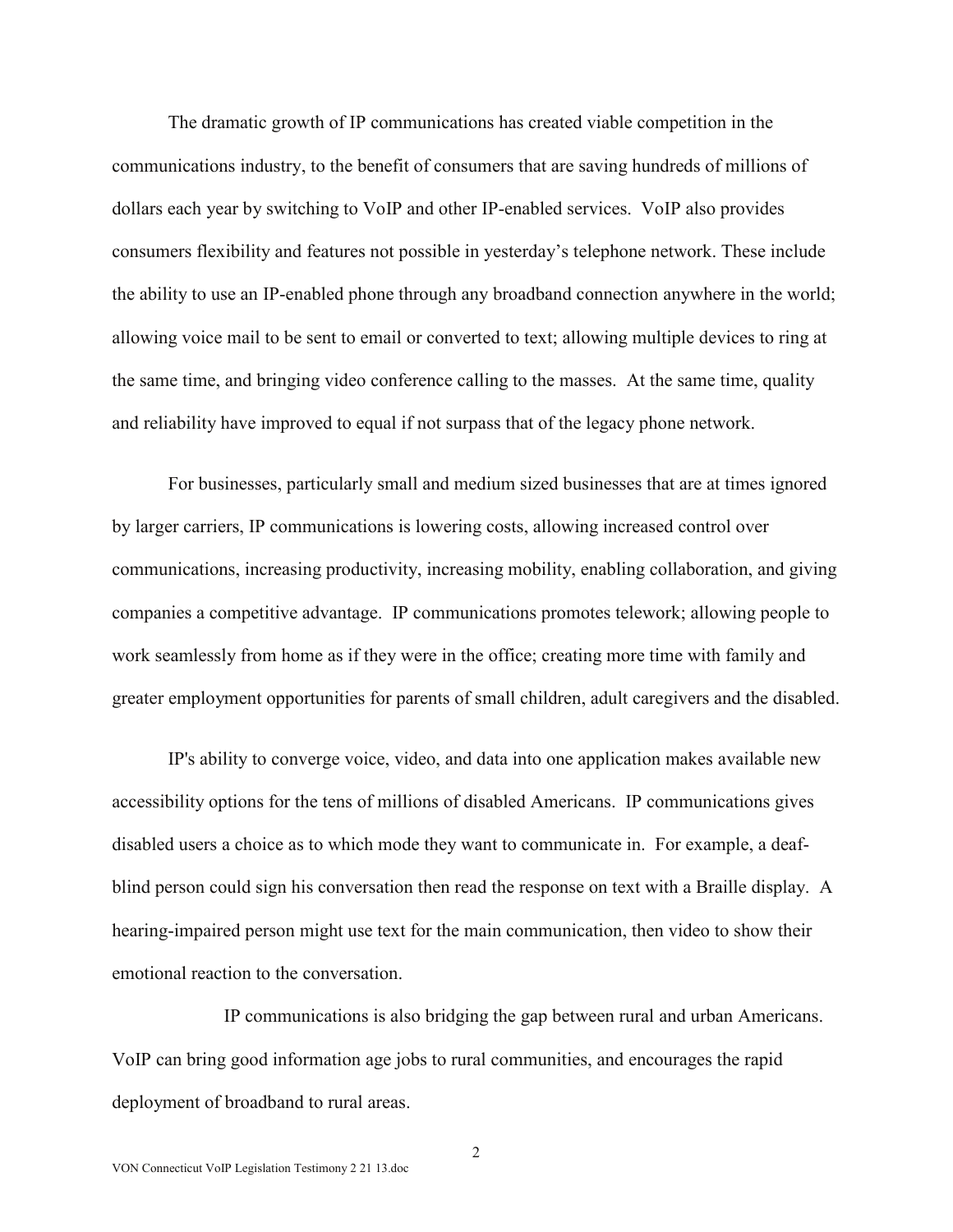IP communications has prospered in a largely unregulated environment. The Federal Communications Commission in 2004 found that IP communications between computers should not be regulated at all; and it also that same year preempted state regulation of interconnected VoIP – which are services that are used more like a replacement for regular telephone service. The FCC has, however, imposed certain public safety and consumer protection requirements on interconnected VoIP providers, such as a requirement to provide 911 services, protect customer data, report outages and assist law enforcement. There is no federal entry or price regulation of VoIP.

At least 24 states and the District of Columbia have already provided certainty to the investment markets by codifying regulatory "safe harbors" for VoIP or IP-enabled communications. These states have recognized that there is no benefit to imposing legacy telephone regulations on IP communications and that investment will be lost if regulatory ambiguities are allowed to remain in place. In an otherwise competitive market with low barriers to entry and low switching costs for consumers, entry and rate regulation has the potential to materially and adversely impact technological innovation, hinder the growth of open, competitive markets and place unnecessary burdens and costs on companies eager to invest in and deliver innovative products and features.

By adopting HB 6401, Connecticut now has the perfect opportunity to join these progressive states and help launch a new era of broadband-enabled benefits for consumers and businesses in Connecticut by eliminating the threat of conflicting state regulation of interconnected VoIP. Interconnected VoIP provides consumers a replacement for their traditional phone service. VoIP services as defined in HB 6401 and by the FCC are distinguished by the ability of consumers to both make calls to and receive calls from the public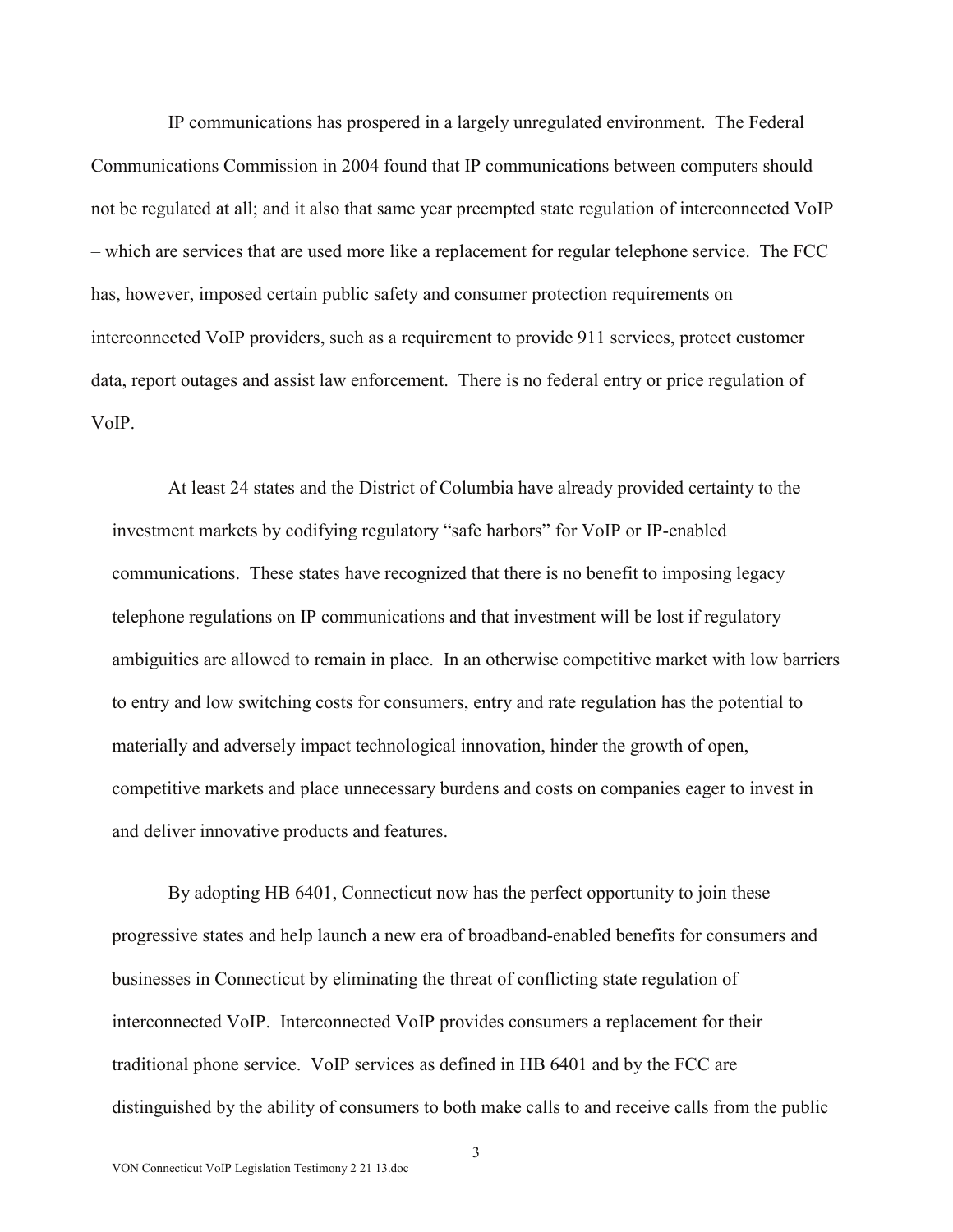phone network. The FCC has created a uniform framework for the regulation of these two-way VoIP services that applies in all 50 states. This legislation reinforces the existing federal framework by precluding state or local governments or agencies in Connecticut from attempting to regulate VoIP in conflict with the FCC.

In addition, VON recommends that the bill be amended to include Internet Protocolenabled services among those services that cannot regulated by the state. Internet Protocol enabled services include those broadband delivered applications and services used by consumers, businesses, and government every day, such as instant messaging, e-mail, web surfing, search, streaming video, and voice communications applications such as Skype video calling. Historically, the FCC has preempted regulation of these offerings. These are the innovative products and applications that are driving Connecticut's information technology economy. To ensure that consumers continue to have access to these transformative broadband applications, it is critical that state and local regulation not burden such innovation. HB 6401 should recognize and retain federal preemption of state and local regulation of IP-enabled services.

The appropriate policy framework, as embodied in this legislation will facilitate transformative improvements in the way all people in Connecticut communicate that harness the power of the Internet. Adoption of HB 6401 will provide three critical benefits to the state of Connecticut during these challenging economic times:

(1) a platform for innovation delivering advanced broadband communications features to consumers and business in Connecticut;

(2) increased competition among network and service providers leading to cost savings for consumers and businesses across the state; and

(3) increased infrastructure investment and accelerated broadband deployment – critical

4